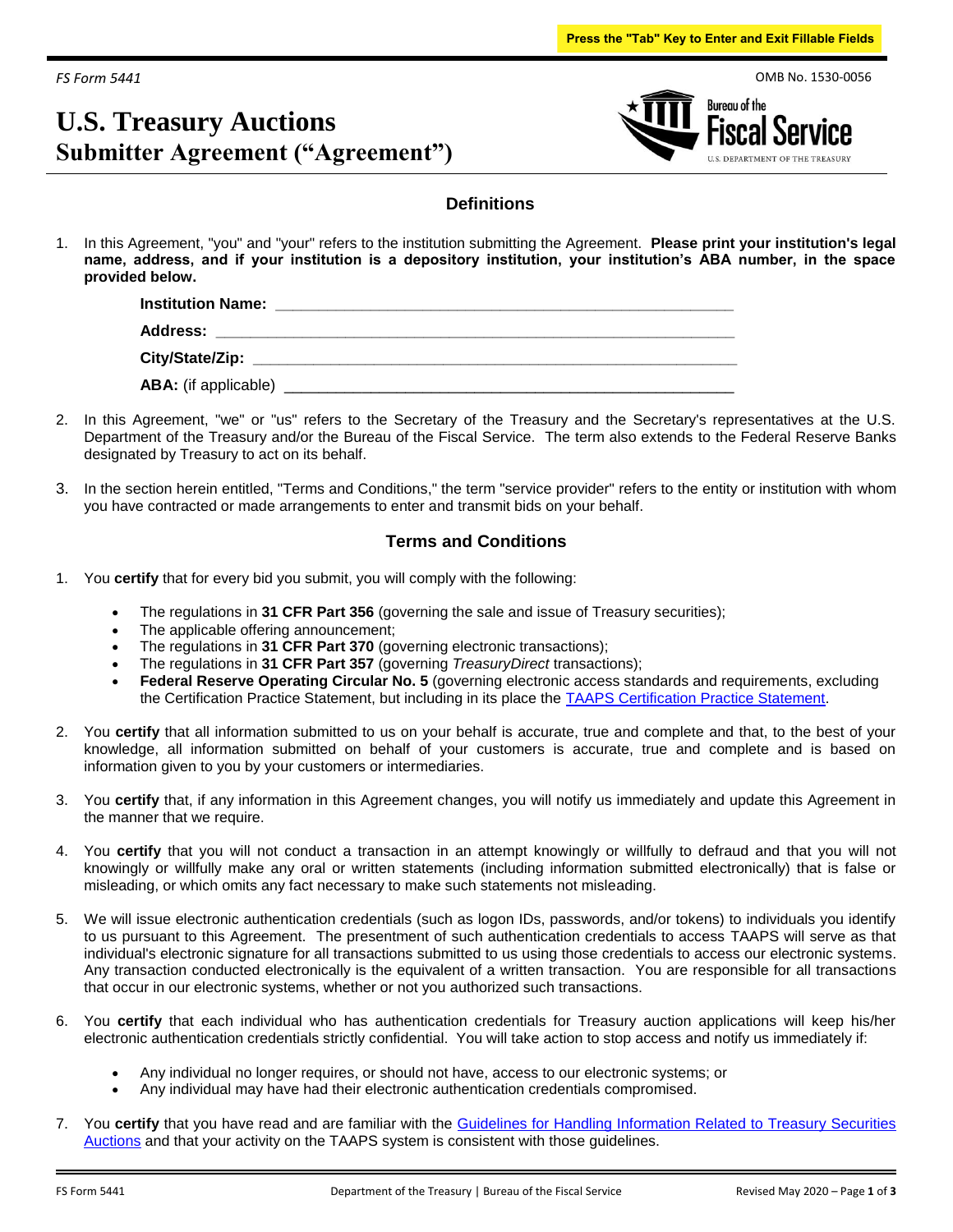- 8. You **certify** that any information found on TAAPS will not be used by you or any party as a basis for trades unless that information is available from another source at the time of the trade. You further certify that any such information found on TAAPS will not be conveyed to another party for the purpose of trading activity unless that information is available from another source.
- 9. You **certify** that you will perform the Computer System Maintenance as required by the Bureau of the Fiscal Service on the computers that are connected to TAAPS in order to maintain the performance of those computers when submitting bids in Treasury auctions. You **certify** that any anomalous functionality that you observe in TAAPS will be immediately reported to the Bureau of the Fiscal Service at 866-691-3770.
- 10. You **certify** that you will correctly specify your competitive single bid limits per security type in TAAPS.
- 11. The timestamp of an auction bid represents the time when we receive it. We may provide one or more confirmation messages upon our receipt of any auction bid. Our determination of the official time of receipt of any auction bid is final.
- 12. We are not liable for any disruptions, errors or failures in the operation of any computer systems or communication facilities or lines between you and us. We are not liable for the delays in the submission or receipt of bids.
- 13. We reserve the right to limit, condition, suspend or terminate the TAAPS access rights and privileges of any or all TAAPS users. We reserve the right to accept, reject or refuse to accept any and all bids.
- 14. For you to terminate this Agreement, you must provide us not less than five (5) business days prior written notice. A "business day" is any day on which the Federal Reserve Banks are open for business. We may terminate this Agreement at any time without prior notice. If this Agreement is terminated, you may not continue to access the TAAPS system.
- 15. In those cases where an auction bid is transmitted by a service provider on your behalf, you are responsible to the same extent had the bid been transmitted by you.
- 16. In those cases where awarded securities are to be delivered to your securities account at a Federal Reserve Bank, and you have a funds account at such Federal Reserve Bank, you authorize us to charge your funds account upon delivery of the securities, unless other prior arrangements have been made.
- 17. You must review any information about a submission that we make available to you, such as the award notification. You must notify us immediately of any errors in this information **before** we issue securities to you. If you notice an error, or upon reasonable review an error should have been noticed by you, and you fail to report the error to us before we issue securities to your account, we shall not be liable for any losses incurred as a result of issuance consistent with the information in the award notification we provided.
- 18. After we issue securities awarded in an auction, if we reject a bid or determine that a transaction is unauthorized or in violation of law, we reserve the right to require you to return any securities improperly issued to you. If you no longer have possession of the securities, we have the right to, upon notice, require that you obtain securities of the same term and maturity and provide those securities to us.
- 19. This Agreement supersedes and merges all prior understandings, proposals and agreements between you and us relating to the subject matter.
- 20. **We reserve the right to reject this form if it is not an original, does not contain original signatures (stamped signatures are unacceptable), or is altered in any manner**.

**Privacy and Paperwork Reduction Act Notices.** The information collected is not associated with a Privacy Act system of records and is not subject to provisions of the Privacy Act. We estimate it will take you about 05 minutes to complete this form. However, you are not required to provide information requested unless a valid OMB control number is displayed on the form. Any comments or suggestions regarding this form should be sent to the Bureau of the Fiscal Service, Forms Management Officer, Parkersburg, WV 26106-1328.